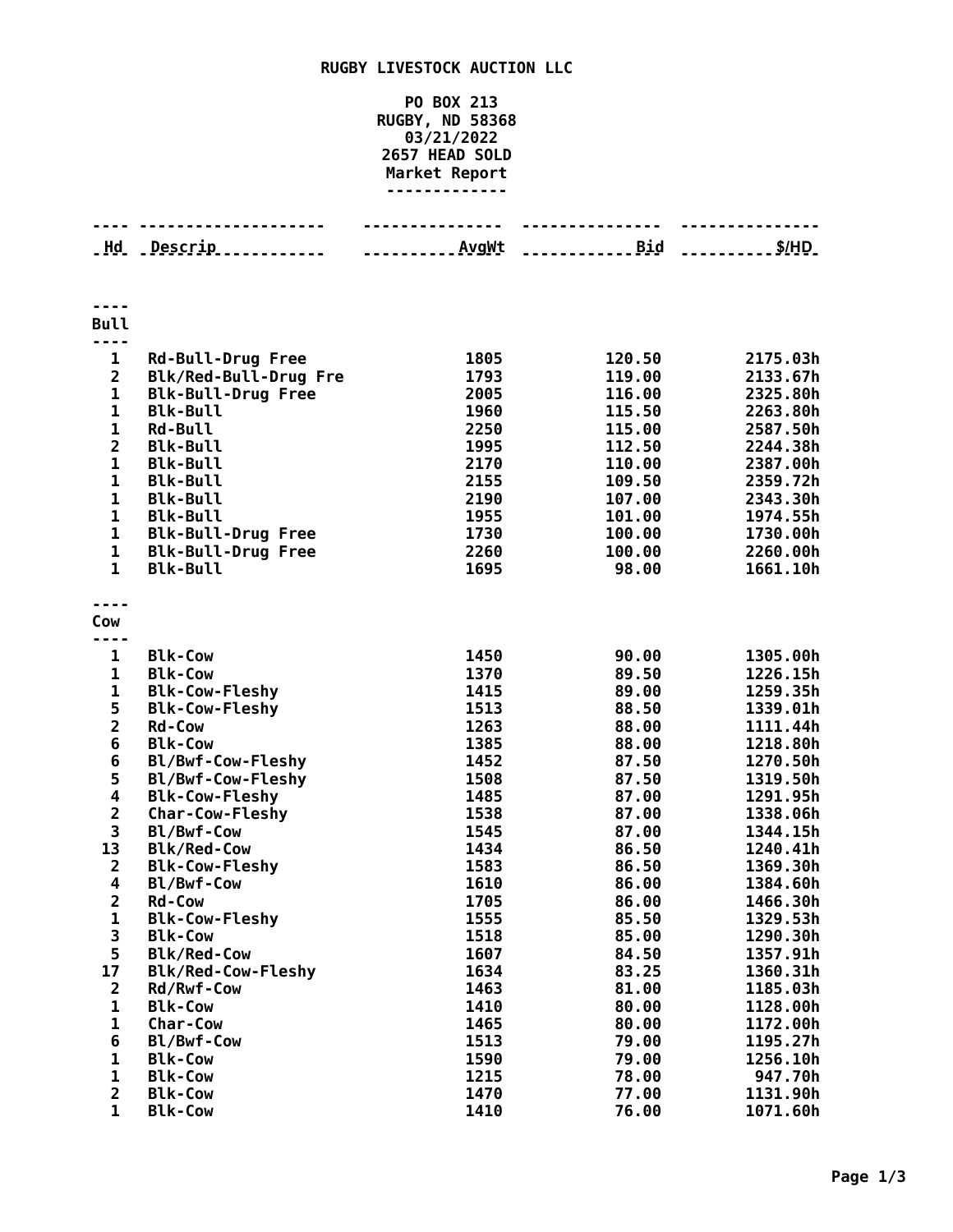| ----                        |                                                      |              |                  |                      |
|-----------------------------|------------------------------------------------------|--------------|------------------|----------------------|
| 15                          | Bl/Bwf-Hfr-Shots                                     | 496          | 188.50           | 934.96h              |
| $\overline{2}$              | <b>Blk-Hfr-Shots</b>                                 | 515          | 183.00           | 942.45h              |
| 40                          | Bl/Bwf-Hfr-Shots                                     | 541          | 180.00           | 973.80h              |
| 6<br>44                     | <b>Blk-Hfr-Shots</b><br><b>Blk-Hfr-Shots</b>         | 559<br>553   | 175.00<br>174.50 | 978.25h<br>964.99h   |
| 8                           | <b>Blk-Hfr-Shots</b>                                 | 576          | 174.00           | 1002.24h             |
| 5                           | Bl/Bwf-Hfr-Shots                                     | 555          | 173.00           | 960.15h              |
| 97                          | Bl/Bwf-Hfr-Shots                                     | 603          | 166.25           | 1002.49h             |
| 54                          | Bl/Bwf-Hfr-Shots                                     | 624          | 166.00           | 1035.84h             |
| 30                          | <b>Blk-Hfr-Shots</b>                                 | 622          | 165.00           | 1026.30h             |
| 28                          | Blk/Red-Hfr-Shots                                    | 647          | 162.75           | 1052.99h             |
| 89                          | Bl/Bwf-Hfr-Shots                                     | 663          | 162.50           | 1077.38h             |
| $6\phantom{1}6$             | Blk/Red-Hfr                                          | 671          | 160.50           | 1076.95h             |
| 25                          | <b>Blk-Hfr-Shots</b>                                 | 675          | 159.00           | 1073.25h             |
| 5                           | <b>Blk/Char-Hfr-Shots</b>                            | 680          | 159.00           | 1081.20h             |
| 6                           | <b>Blk-Hfr-Shots</b>                                 | 678          | 158.50           | 1074.63h             |
| 8                           | <b>Blk-Hfr-Shots</b>                                 | 679          | 158.50           | 1076.21h             |
| 43                          | Blk/Red-Hfr                                          | 719          | 156.75           | 1127.03h             |
| $\overline{7}$              | Bl/Bwf-Hfr-Shots<br><b>Blk-Hfr-Shots</b>             | 722<br>742   | 156.00           | 1126.32h             |
| 46<br>13                    | <b>Blk-Hfr-Shots</b>                                 | 722          | 155.00<br>154.00 | 1150.10h<br>1111.88h |
| 30                          | <b>Blk-Hfr-Shots</b>                                 | 823          | 145.00           | 1193.35h             |
| 14                          | Blk/Red-Hfr                                          | 770          | 143.50           | 1104.95h             |
| 6                           | Bl/Bwf-Hfr-Shots                                     | 794          | 140.50           | 1115.57h             |
| 12                          | Blk/Red-Hfr-Shots                                    | 908          | 135.00           | 1225.80h             |
|                             |                                                      |              |                  |                      |
|                             |                                                      |              |                  |                      |
| Hfrtte                      |                                                      |              |                  |                      |
| ----                        |                                                      |              |                  |                      |
| $\mathbf{1}$                | <b>Blk-Hfrtte</b>                                    | 1050         | 109.00           | 1144.50h             |
| $\overline{\mathbf{c}}$     | <b>Blk-Hfrtte</b>                                    | 1213         | 92.00            | 1115.96h             |
| $\overline{2}$              | <b>Blk-Hfrtte</b>                                    | 1353         | 89.00            | 1204.17h             |
| $\mathbf 1$<br>$\mathbf{1}$ | <b>Charx-Hfrtte</b><br><b>Rd-Hfrtte</b>              | 1390<br>1455 | 87.00<br>82.50   | 1209.30h<br>1200.38h |
|                             |                                                      |              |                  |                      |
|                             |                                                      |              |                  |                      |
| Steer                       |                                                      |              |                  |                      |
|                             |                                                      |              |                  |                      |
| $\overline{\mathbf{z}}$     | <b>Blk-Steer-Shots</b>                               | 504          | 213.00           | 1073.52h             |
| 7                           | <b>Blk/Char-Steer</b>                                | 514          | 210.00           | 1079.40h             |
| 8                           | <b>Blk-Steer-Shots</b>                               | 526          | 209.00           | 1099.34h             |
| 6                           | Bl/Bwf-Steer-Shots                                   | 548          | 206.00           | 1128.88h             |
| 4                           | <b>Blk-Steer-Shots</b>                               | 564          | 203.00           | 1144.92h             |
| $\bf 6$<br>16               | <b>Blk/Red-Steer-Shots</b><br><b>Blk-Steer-Shots</b> | 580<br>589   | 198.00<br>197.00 | 1148.40h<br>1160.33h |
| 11                          | <b>Blk-Steer-Shots</b>                               | 609          | 191.50           | 1166.23h             |
| 14                          | <b>Blk-Steer-Shots</b>                               | 649          | 190.00           | 1233.10h             |
| 5                           | <b>Blk-Steer-Shots</b>                               | 649          | 190.00           | 1233.10h             |
| 12                          |                                                      | 652          | 187.50           | 1222.50h             |
| 2                           |                                                      |              |                  |                      |
|                             | Bl/Bwf-Steer-Shots<br><b>Blk-Steer-Shots</b>         | 650          | 184.00           |                      |
| 9                           | <b>Blk-Steer-Shots</b>                               | 652          | 182.50           | 1196.00h<br>1189.90h |
| 4                           | <b>Blk/Red-Steer</b>                                 | 676          | 175.00           | 1183.00h             |
| 1                           | <b>Bwf-Steer</b>                                     | 685          | 175.00           | 1198.75h             |
| 3                           | <b>Blk-Steer-Shots</b>                               | 677          | 174.00           | 1177.98h             |
| 1                           | <b>Blk-Steer-Shots</b>                               | 710          | 172.00           | 1221.20h             |
| 6                           | <b>Blk-Steer-Shots</b>                               | 714          | 172.00           | 1228.08h             |
| 3<br>6                      | Bl/Bwf-Steer-Shots<br><b>Blk-Steer-Shots</b>         | 718<br>727   | 171.00<br>170.00 | 1227.78h<br>1235.90h |